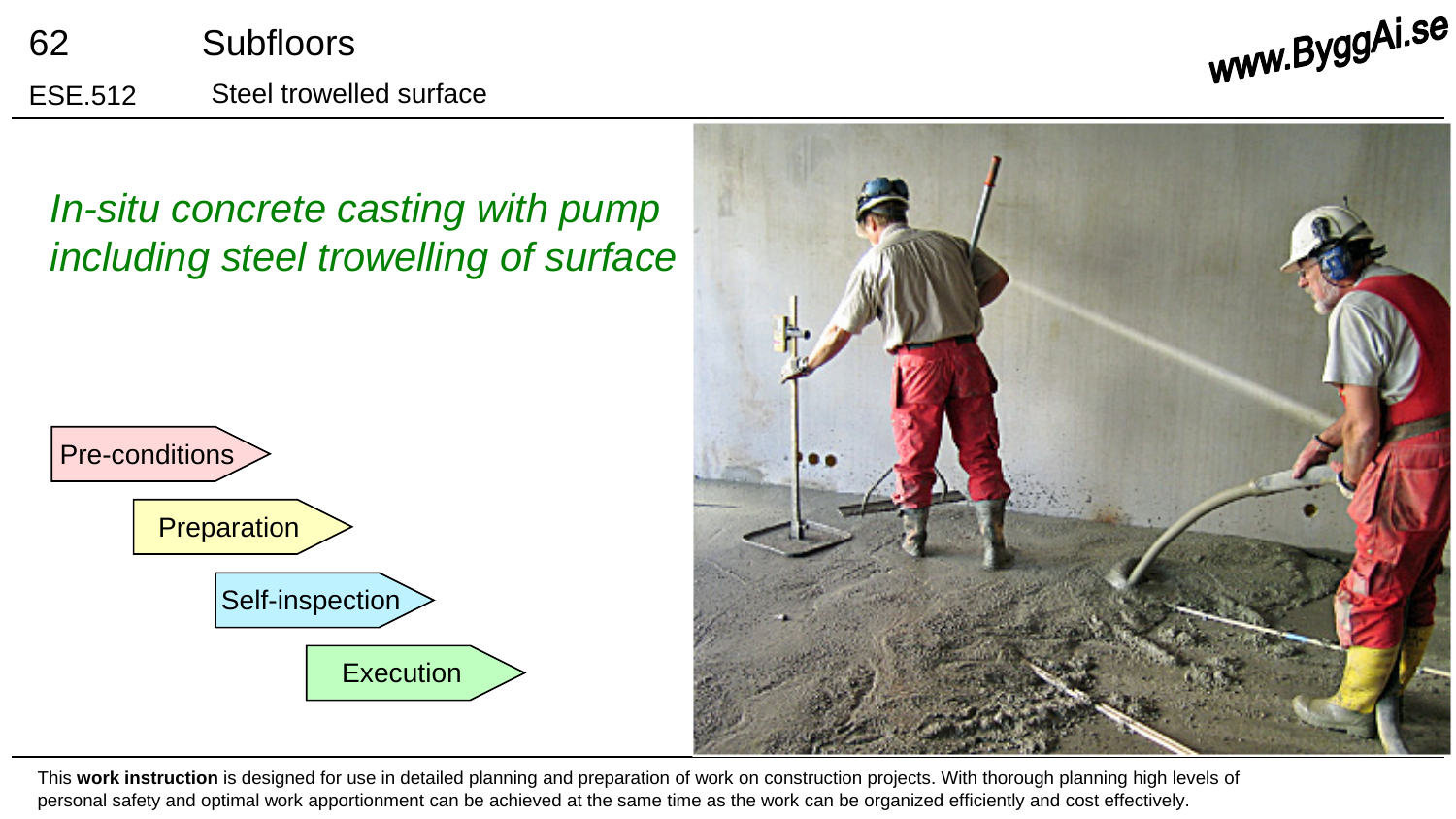# <span id="page-1-0"></span>Safety — Risk assessment

| Work activity & Problem                         | $\mathsf{P}$ | $\mathsf C$ | $Risk = P^{\star}C$ | Action                                                              |
|-------------------------------------------------|--------------|-------------|---------------------|---------------------------------------------------------------------|
| Slips, trips                                    | 30           | 5           | 150                 | Base should be checked regarding level<br>differences, cables, etc. |
| Cluttered workplace $=$ Twists or fall injuries | 10           | 5           | 50                  | Regular tidying                                                     |
| Concrete splashing, eye injuries                | 30           |             | 30                  | Protective goggles                                                  |
| Straining, overloading                          | 30           |             | 30                  | Use mechanical screeder                                             |
|                                                 |              |             |                     |                                                                     |

|                   |           | Assessment of probability |                     | Assessment of consequences |             |                                        |
|-------------------|-----------|---------------------------|---------------------|----------------------------|-------------|----------------------------------------|
| Probability = $P$ | $P = 0.1$ | Very unlikely             | (<1 times/10 years) | $C = 0.5$                  | Trifle      |                                        |
| $Consequence = C$ | $P = 1$   | Unlikelv                  | (1 times/10 years)  | $C=1$                      | Tinv        | (1 - 2 days sick leave)                |
| $Risk = P * C$    | $P = 3$   | Low probability           | (1 times/3 years)   | $C=5$                      | Small       | (3 - 7 days sick leave)                |
|                   | $P = 10$  | Relative probability      | (1 times/year)      | $C = 15$                   | Tactile     | ( 8 - 29<br>$ "$ $ \lambda$            |
|                   | $P = 30$  | Probable                  | (1 times/month)     | $C=70$                     | Severe      | $ "$ $ \lambda$<br>$(30-299)$          |
|                   |           |                           |                     | $C = 500$                  | Very severe | $\sim$ $^{10}$ $\sim$ $^{11}$<br>(>300 |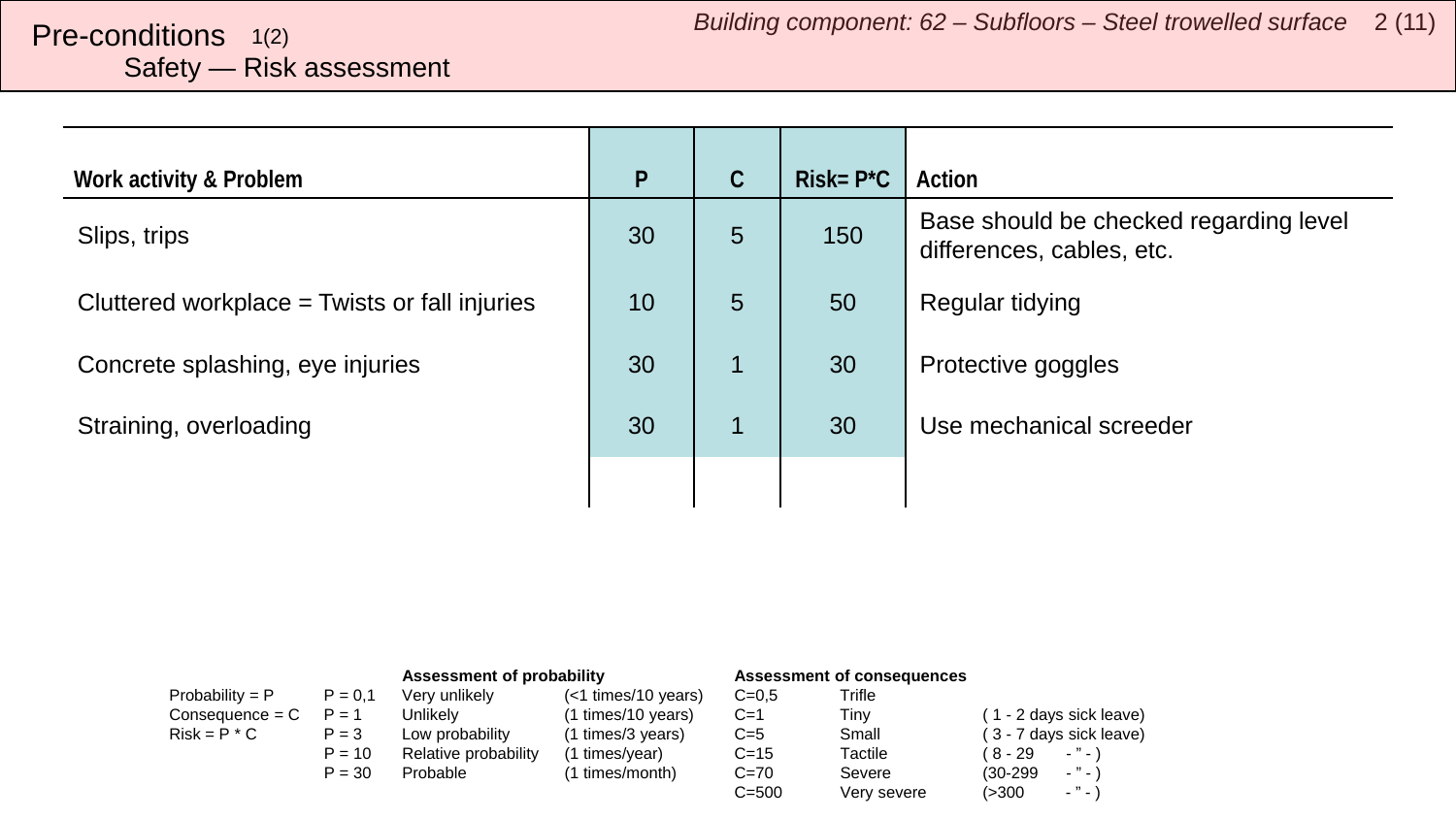*Text from the Working Environment Authority's brochure Safer Construction Work*

## **Personal Protective Equipment** §**71**

Safety helmet and safety shoes shall be used unless it is clearly unnecessary. Other personal protective equipment such as eye protection, hearing protection and gloves when required.

## **Glasses and hearing**

If you have glasses with earpieces that go into the ear under the cushions on the hearing protection this will reduce the sound-damping effect. It is therefore important to choose the hearing protection which provides adequate sound reduction even when worn with glasses.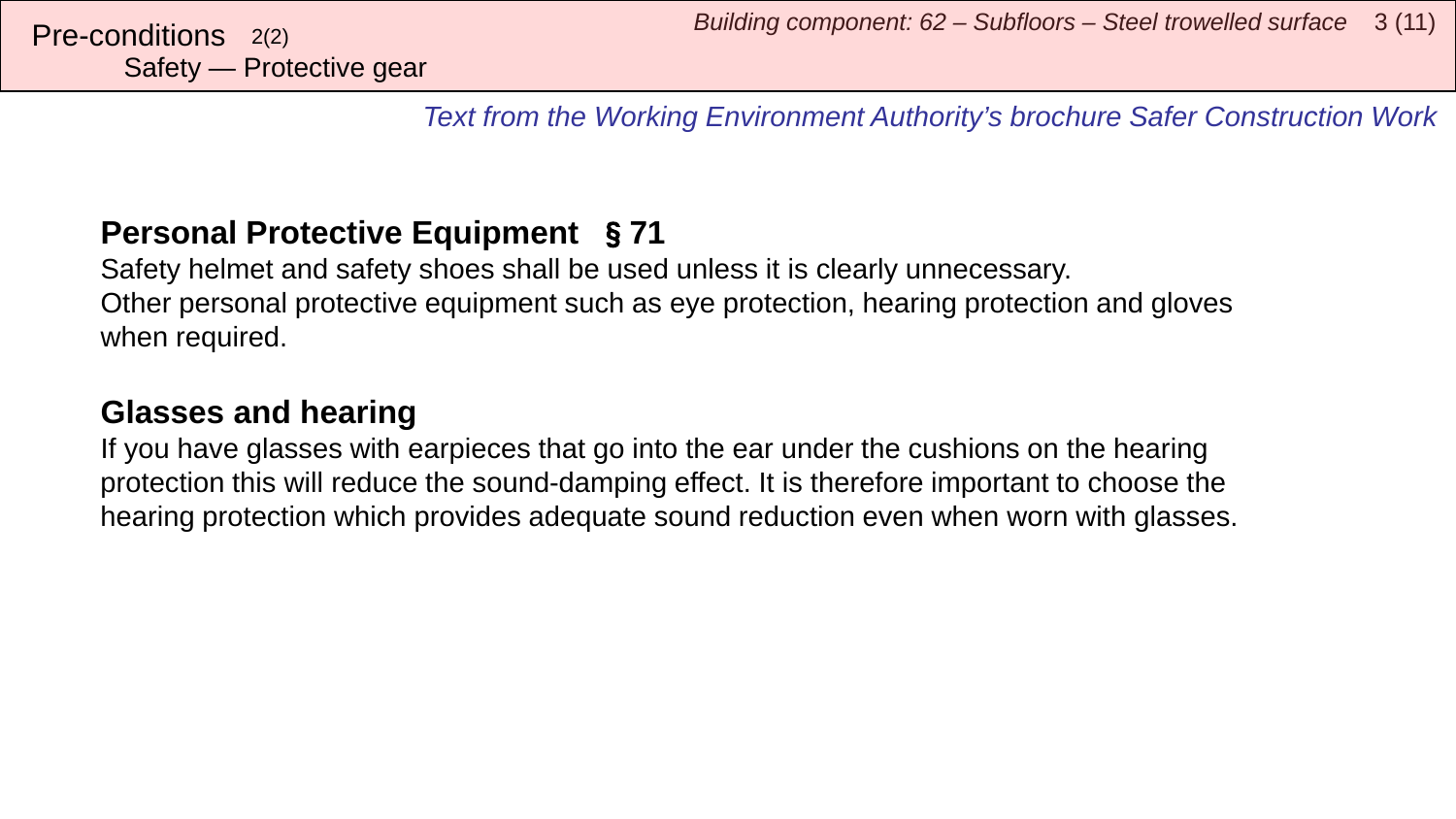# <span id="page-3-0"></span>**Equipment**

- $\square$  Laser with tripod, receiver and base
- $\square$  Access to electricity at the casting point
- $\square$  Wide float, possibly mechanical float for stiff

concrete

□ Shovel

- $\square$  Bucket and brush for cleaning
- $\Box$  Access to water
- $\square$  Finishing machine with rotating blades
- $\square$  Possibly a harness to pump hose
- □ Concreting shoes/slippers for walking on not hardened concrete

# **Materials**

□ Flooring concrete □ Water

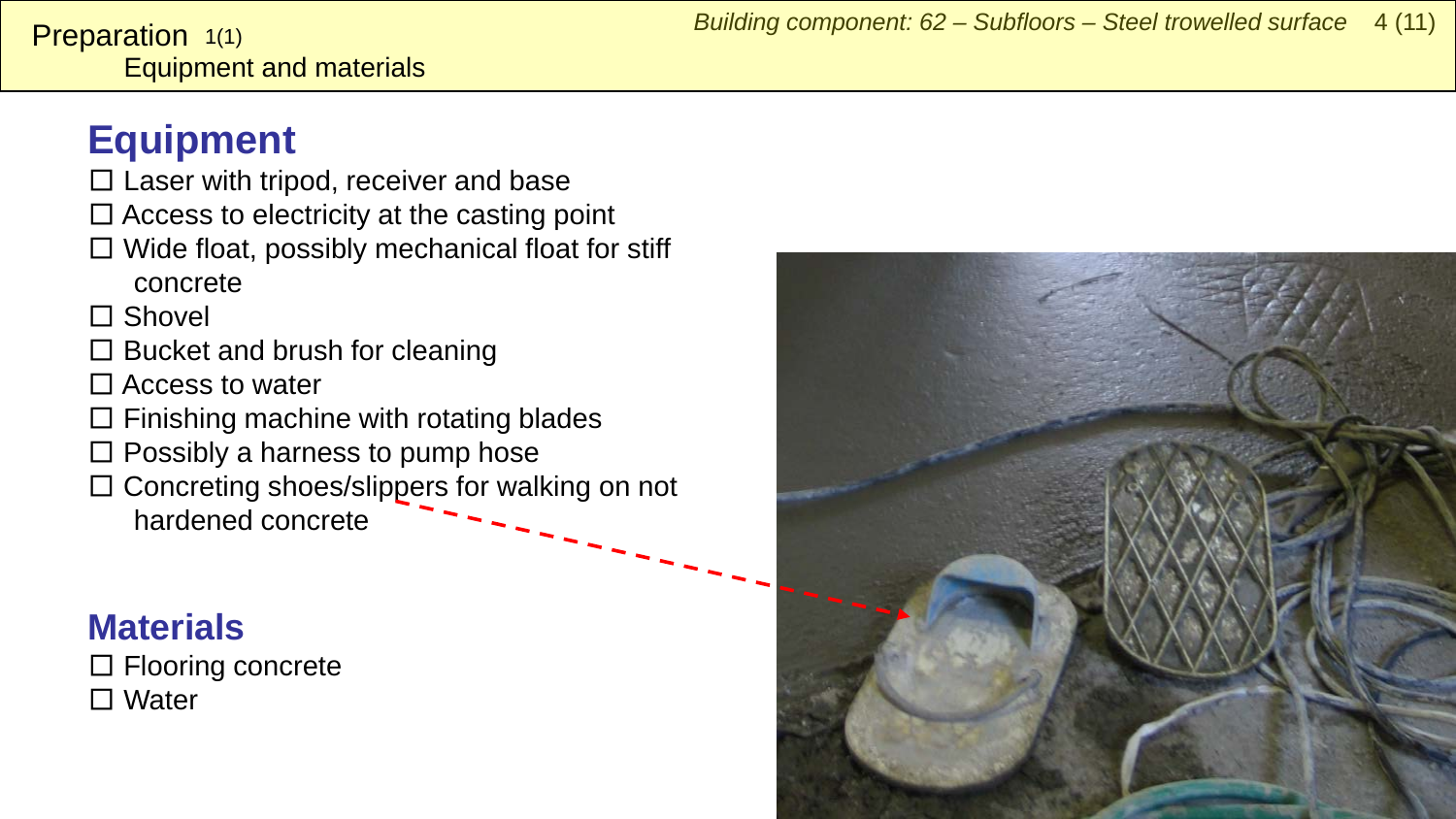#### <span id="page-4-0"></span>Template & instructions Self-inspection 1(2)

| <b>No</b>      | <b>Check</b>       | <b>Method or equipment</b>                                                                                                            | <b>Frequency</b>                                          | <b>Result</b> | <b>Date</b><br><b>Signature</b> | <b>Deviation/Remedy</b><br>Approval/Non-A |
|----------------|--------------------|---------------------------------------------------------------------------------------------------------------------------------------|-----------------------------------------------------------|---------------|---------------------------------|-------------------------------------------|
| 1              | Watering           | The concrete surface should be dry<br>so that it is light before casting.                                                             | Water the concrete day before<br>casting of the screeding |               |                                 |                                           |
| $\overline{c}$ | <b>Cleanliness</b> | Check for oil stains                                                                                                                  | Immediately before casting                                |               |                                 |                                           |
| 3              | Laser              | Check that the correct height is set.                                                                                                 | Before concrete delivery                                  |               |                                 |                                           |
| 4              | Delivery note      | Check the delivery note that it is the<br>right concrete, texture and quantity<br>supplied. Also ordered additive and<br>air content. | At first shipment or if the<br>concrete behaves strangely |               |                                 |                                           |
| $\sqrt{5}$     | K values           | Test cast the test cubes which the<br>station lends out.                                                                              |                                                           |               |                                 |                                           |
| 6              | Time               | Concrete is a perishable product -<br>check the time so that there is time<br>for the casting.                                        | At each delivery                                          |               |                                 |                                           |
| $\overline{7}$ | Dehydration        | Think of curing time when choosing<br>concrete quality.                                                                               | When ordering                                             |               |                                 |                                           |
| 8              |                    |                                                                                                                                       |                                                           |               |                                 |                                           |
| 9              |                    |                                                                                                                                       |                                                           |               |                                 |                                           |
|                |                    |                                                                                                                                       |                                                           |               |                                 |                                           |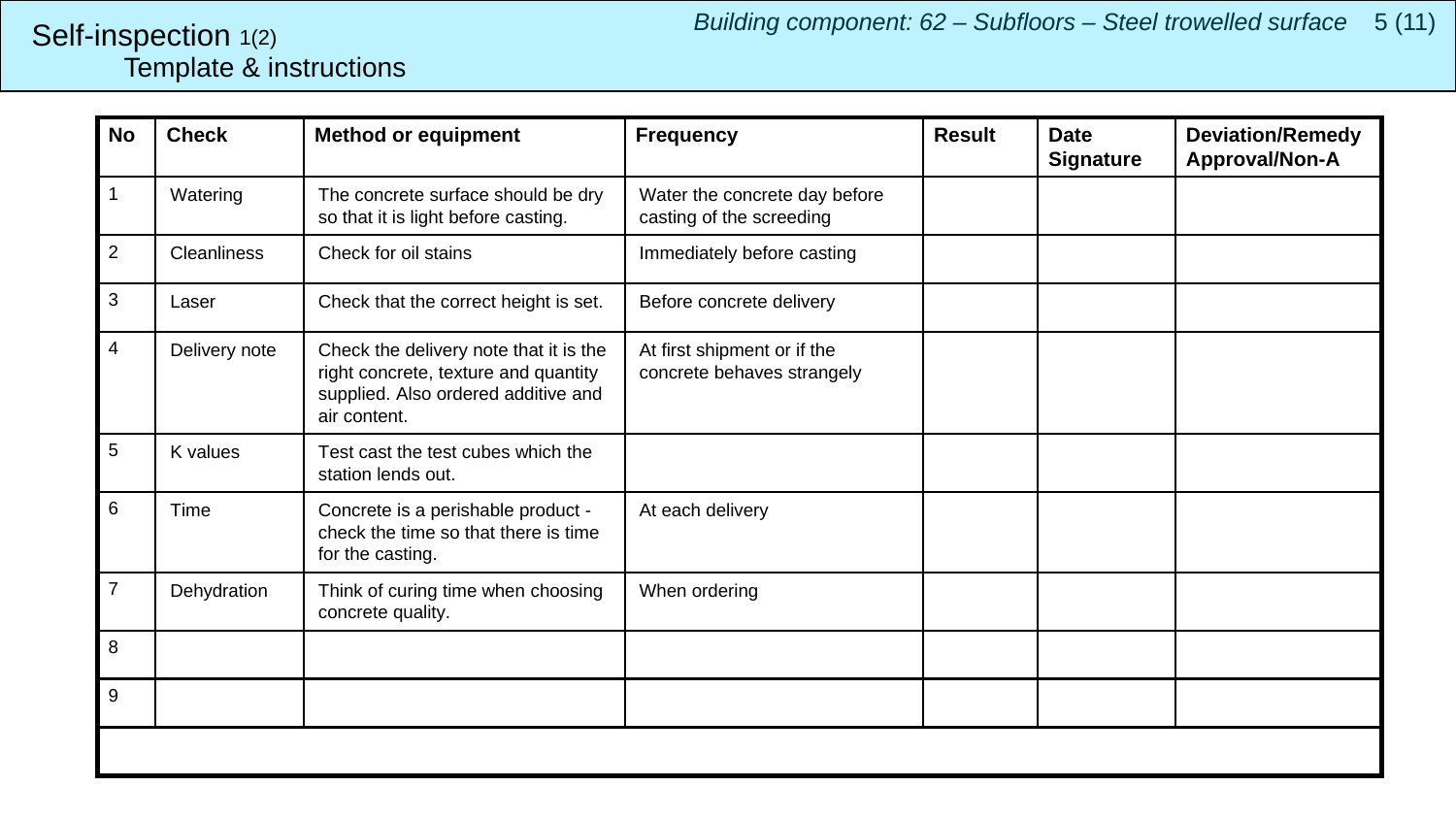#### Key points Self-inspection 2(2)

# **Quality criteria for the project and the product**

- Study Drawings, Specifications and Inspection planning
- Think through the alternative **methods of production** and handling of materials, tools etc. that can meet the requirements



## *Pay particular attention to*

- Check in the specification and the drawings the slope and smoothness required
- Do not carry out screeding if the base does not comply with the specification
- Take appropriate measures in cold weather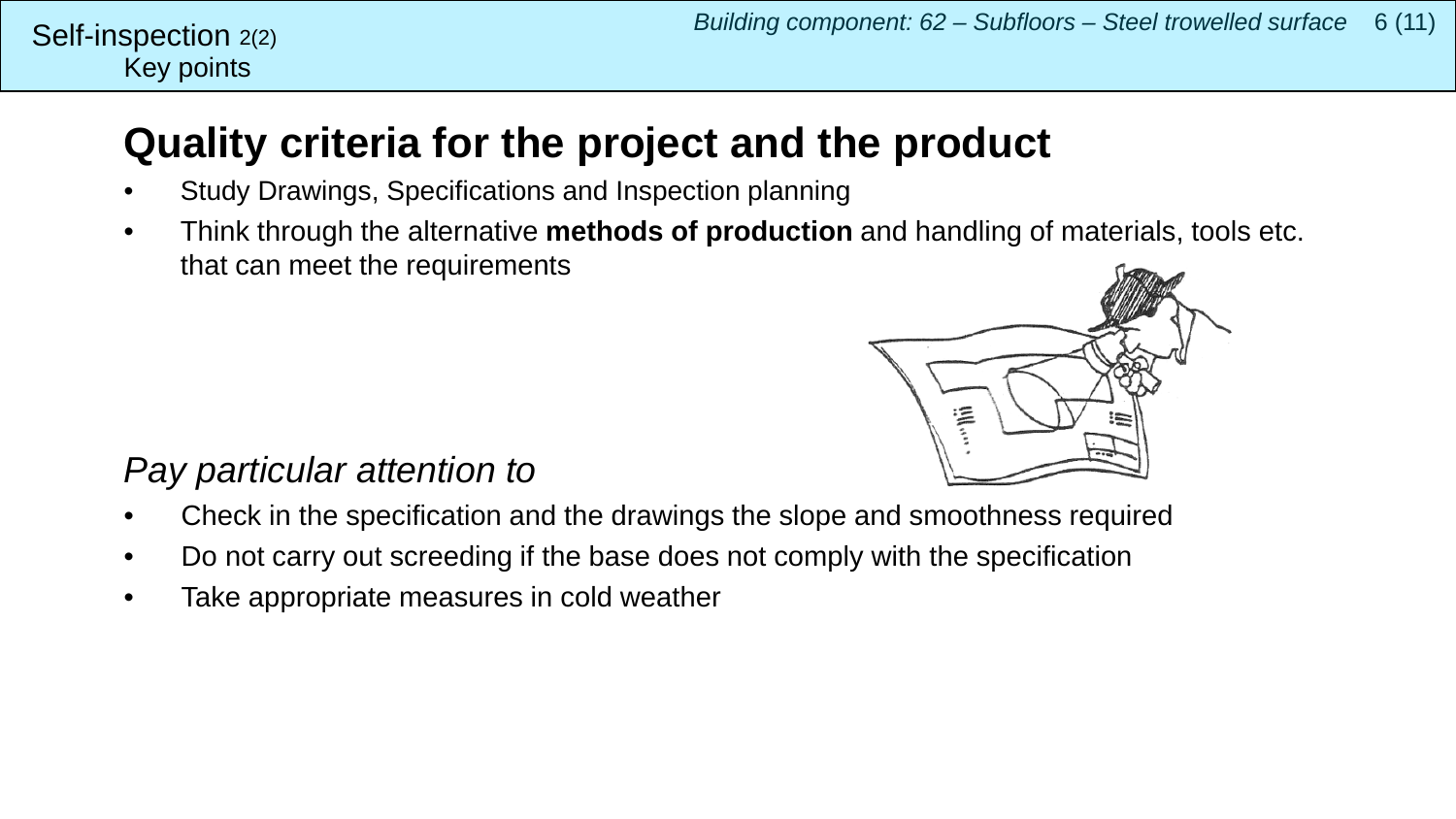#### <span id="page-6-0"></span>Work activity 1(5)

- Weigh and check the upper and lower parts of the floor surfaces
- Side forms of boards or insulation added to demark the limits of the casting area
- Electricity and mechanical installations are protected from damage by penetrating concrete
- Floor surfaces to be cast should be watered one day before casting
- Surfaces should be cleaned immediately prior to casting , oil stains to be removed
- The surface should then be vacuumed clean

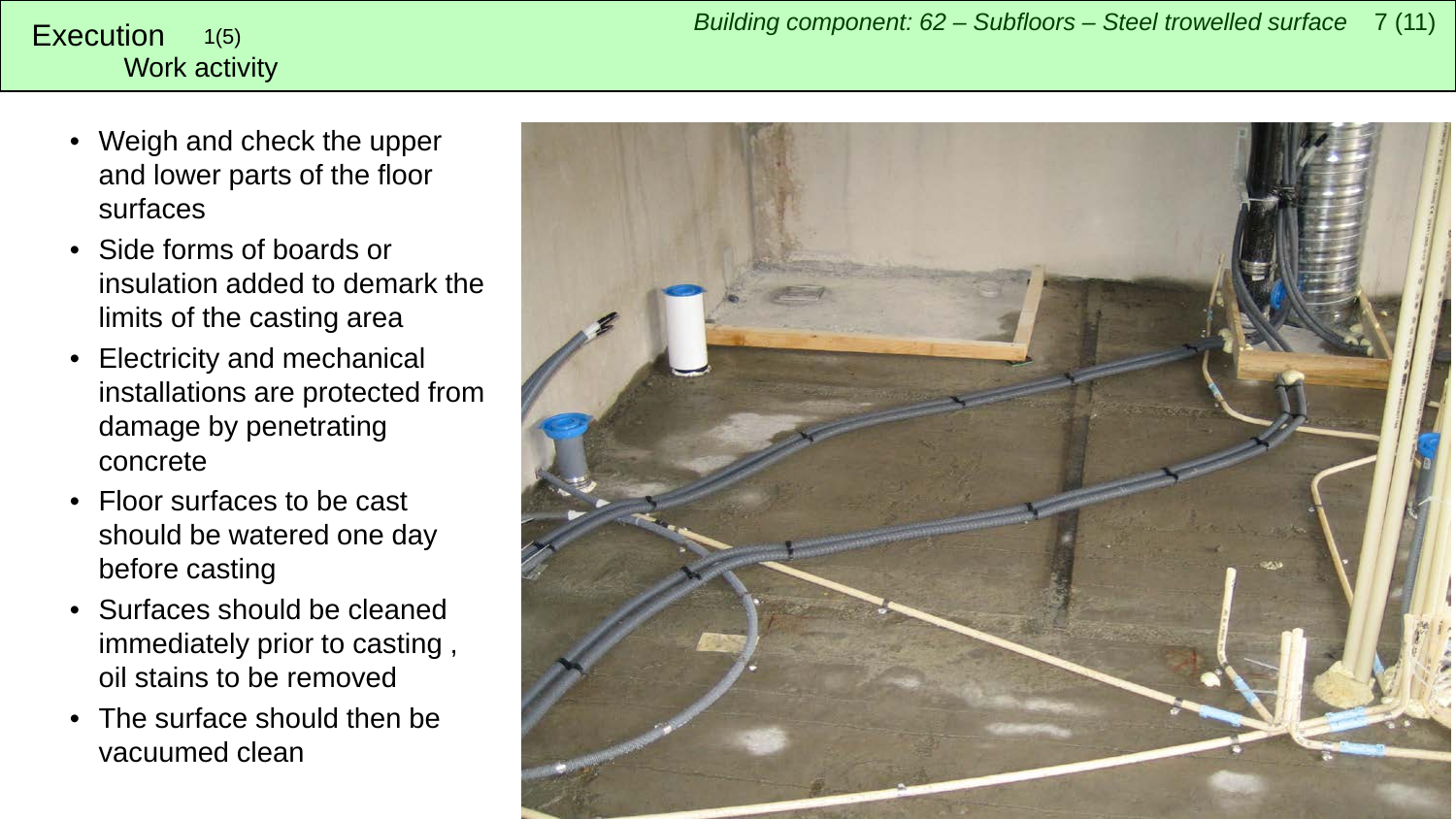### **The Casting Team**

Three people make up the Casting Team: One handles the pump, one pumps out the concrete and one smooth's out the concrete with the float.

The correct height is checked with 'height - stick' that beeps when the laser shows right height.

The casting was done in the morning and in the afternoon at 14 o'clock it could be walked on and sanded.

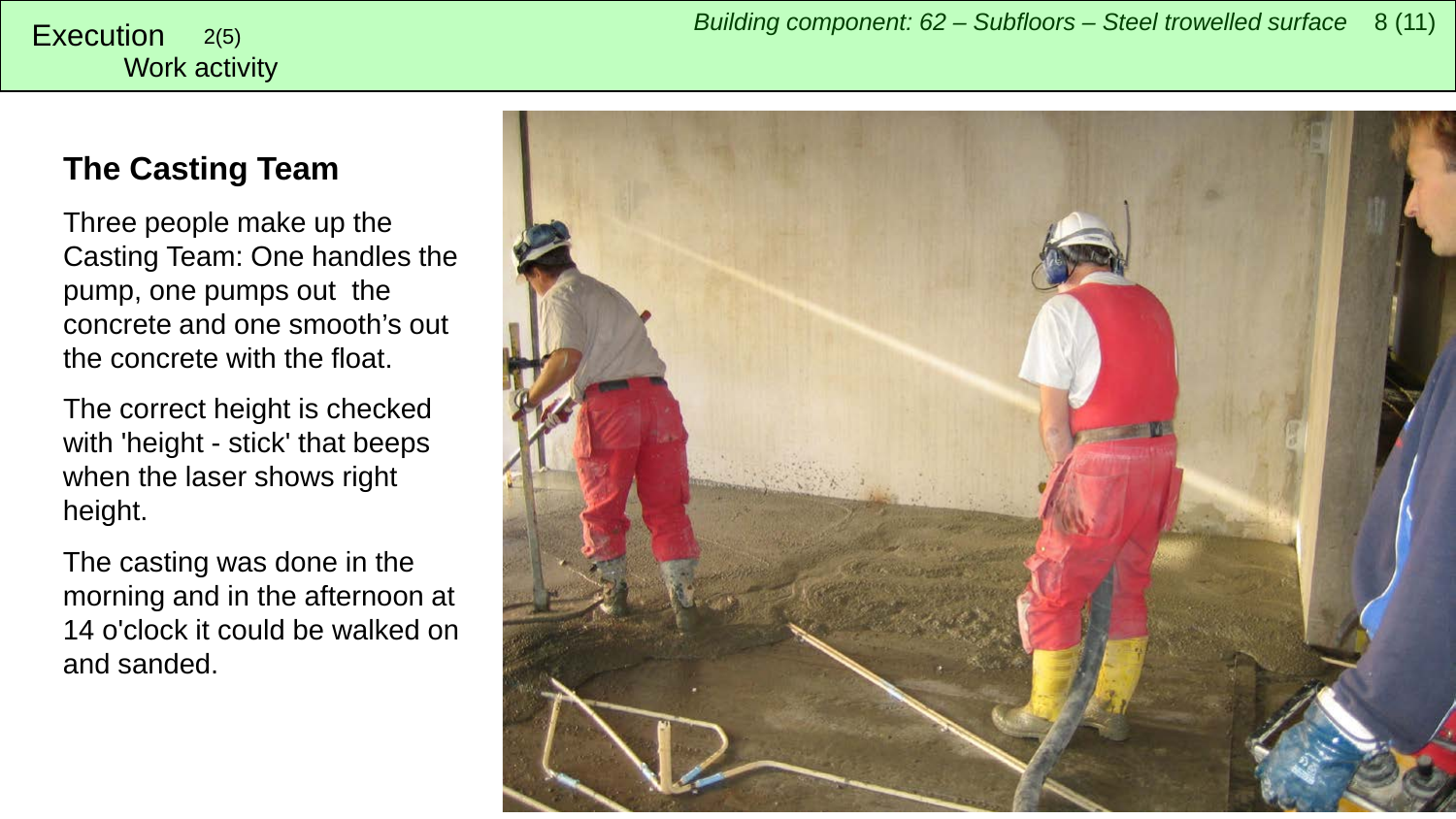

After casting each surface is finished with a wide trowel/float.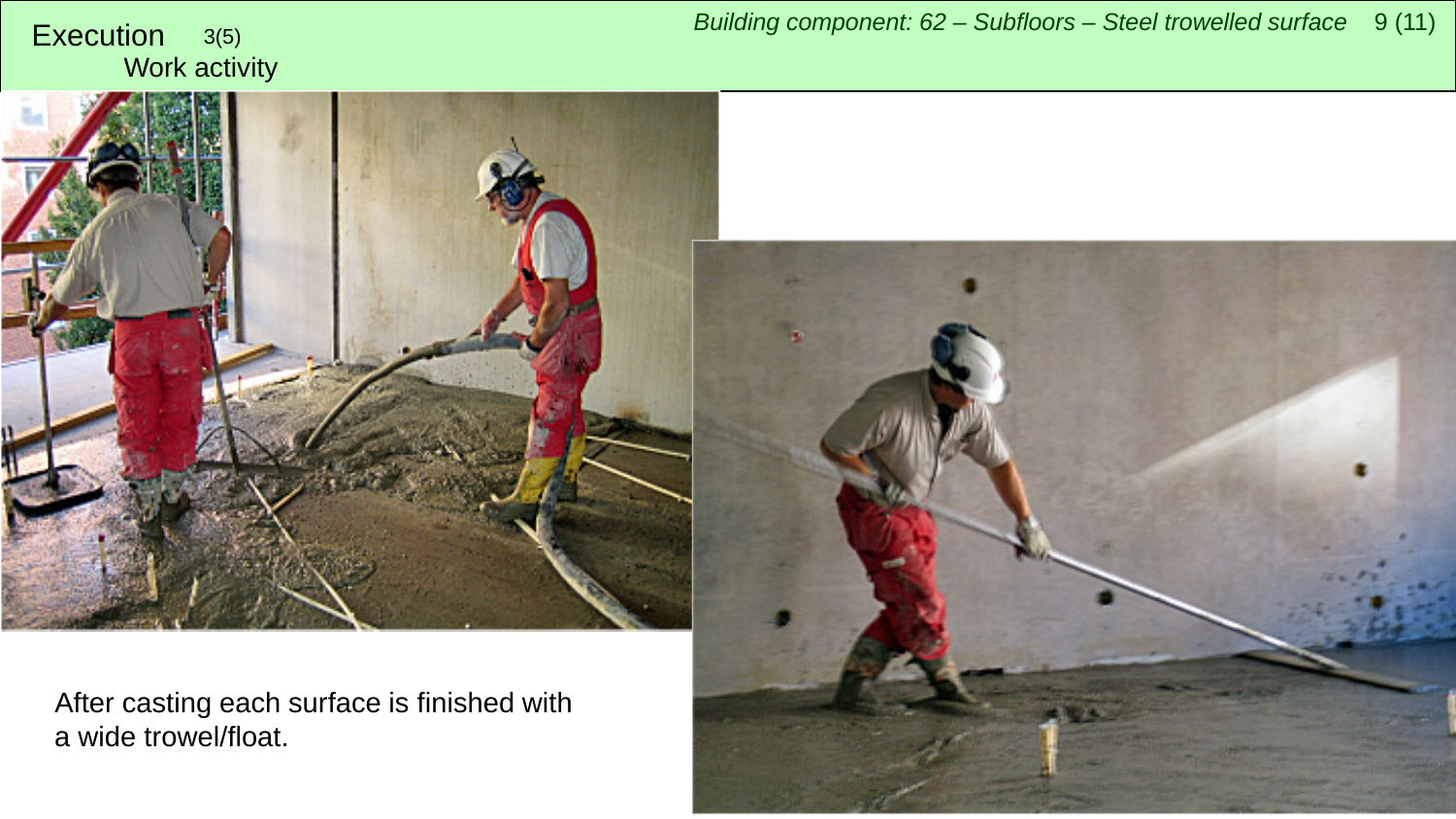

After a few hours, the concrete is steel trowelled. It requires rigid special slippers ("concrete shoes") to enter the concreted area.